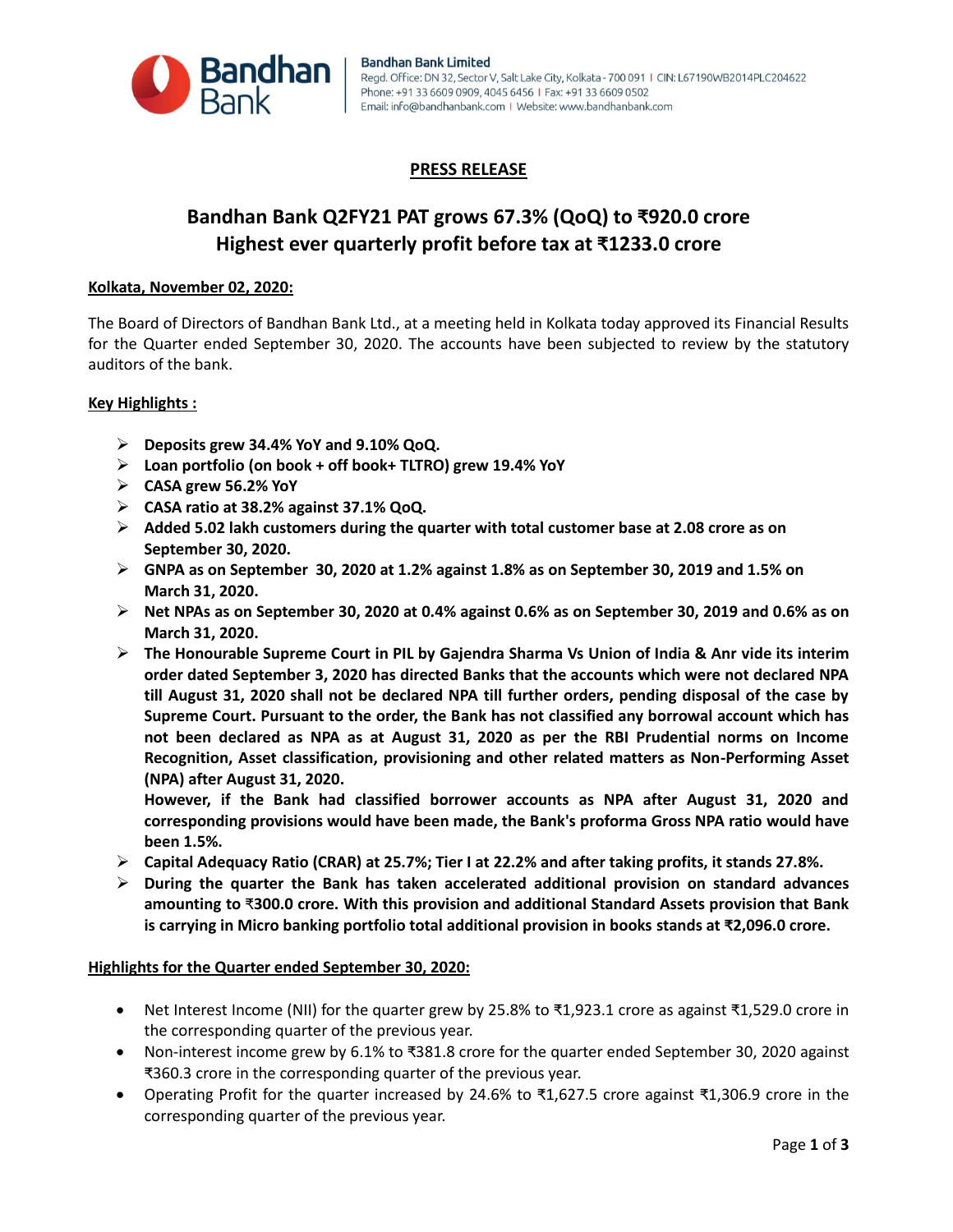

- Net Profit for the quarter shrink by 5.3% to ₹920.0 crore against ₹ 971.8 crore in the corresponding quarter of the previous year. However, net profit for the quarter increased by 67.3% against the previous quarter. In Q2 FY 21, The Bank has taken accelerated additional provision on standard assets amounting to ₹ 300.0 crore for COVID-19.
- Net Interest Margin (annualised) for the quarter ending September 30, 2020 stood at 8.0% against 8.2% in September 30, 2019.
- Total Advances (on book + off book+TLTRO) grew by 19.4% to ₹76,614.6 crore as on September 30, 2020 against ₹64,185.5 crore as on September 30, 2019 and grew by 3.1% QoQ against ₹74,330.5 crore as on June 30, 2020.
- Total Deposits increased by 34.4% to ₹66,127.7 crore as on September 30, 2020 as compared to ₹49,195.2 crore as on September 30, 2019 and increased by 9.1% QoQ against ₹60,610.0 crore as on June 30, 2020.
- Gross NPAs as on September 30, 2020 is at ₹874.0 crore (1.2%) against ₹1064.2 crore (1.8%) as on September 30, 2019.
- Net NPAs as on September 30, 2020 stood at ₹262.5 crore (0.4%) against ₹336.9 crore (0.6%) as on September 30, 2019.

**Commenting on the performance, Mr. Chandra Shekhar Ghosh, Managing Director and CEO of Bandhan Bank said**: "*As the moratorium ended on 31st August 2020 coupled with robust rural performance, we have seen an all-round improvement in collection, disbursement and deposits. On deposits front, we have witnessed the best ever quarter whereas on the disbursement front, we are close to pre-covid level. Collections have seen a steady improvement month on month and is expected to reach near normal in the next 90 days. We now look forward to accelerate the business in H2FY 21*."

Banking outlets as on September 30, 2020, stood at 4,701. The network consists of 1045 branches, 3,656 banking units as against 1000 branches and 3,220 banking units as on September 30, 2019. Total number of ATMs stood at 487 as on September 30, 2020 against 485 as on September 30, 2019. During the quarter, the number of employees of the bank has gone up from 41,563 to 45,549.

| lighlights for the Quarter ended September 30, 2020: |                |         |           |                |          |  |  |
|------------------------------------------------------|----------------|---------|-----------|----------------|----------|--|--|
|                                                      | Quarter        |         |           |                |          |  |  |
| Particulars (in ₹ crore)                             | <b>Q2 FY21</b> | Q1 FY21 | QoQ%      | <b>Q2 FY20</b> | YoY%     |  |  |
| Net Interest Income                                  | 1,923.1        | 1,811.5 | 6.2%      | 1,529.0        | 25.8%    |  |  |
| Non-Interest Income                                  | 381.8          | 386.8   | $-1.3%$   | 360.3          | 6.1%     |  |  |
| <b>Total Income (Net)</b>                            | 2304.9         | 2,198.3 | 4.9%      | 1889.3         | 22.0%    |  |  |
| Opex                                                 | 677.4          | 614.1   | 10.3%     | 582.4          | 16.3%    |  |  |
| <b>Operating Profit</b>                              | 1627.5         | 1,584.2 | 2.8%      | 1,306.9        | 24.6%    |  |  |
| Provision (Other than Taxes)                         | 94.5           | 99.1    | $-4.6%$   | 145.5          | $-35.1%$ |  |  |
| <b>Additional Provision</b>                          | 300.0          | 750.0   | $-60.0\%$ |                |          |  |  |
| <b>PBT</b>                                           | 1233.0         | 735.1   | 67.8%     | 1,161.4        | 6.2%     |  |  |
| <b>PAT</b>                                           | 920.0          | 549.8   | 67.3%     | 971.8          | $-5.3%$  |  |  |

#### **Highlights for the Quarter ended September 30, 2020:**